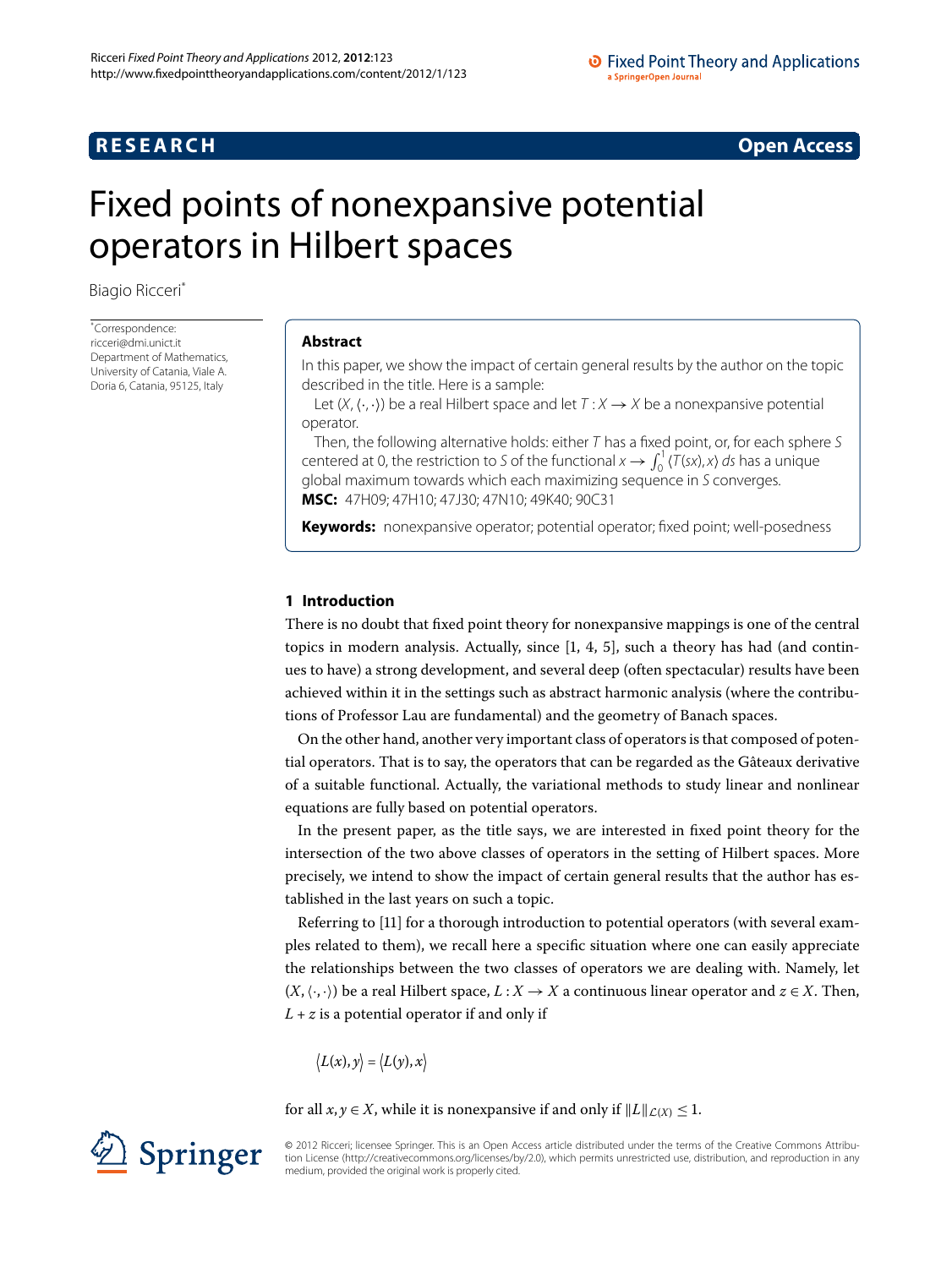<span id="page-1-1"></span>The following result subsumes very well the spirit of the ones that we will establish in Section 3:

**Theorem 1.1** Let  $(X, \langle \cdot, \cdot \rangle)$  be a real Hilbert space and let  $T : X \to X$  be a nonexpansive *potential operator. Then, the following alternative holds: either T has a fixed point, or, for* each sphere S centered at 0, the restriction to S of the functional  $x \to \int_0^1 \langle T(sx), x \rangle$  ds has a *unique global maximum towards which each maximizing sequence in S converges.*

# **2 Preliminaries**

From now on,  $(X, \langle \cdot, \cdot \rangle)$  will be a real Hilbert space.

For each  $r > 0$ , we put

$$
B_r = \{x \in X : ||x||^2 < r\},\
$$
  

$$
\overline{B}_r = \{x \in X : ||x||^2 \le r\}
$$

and

$$
S_r = \{x \in X : ||x||^2 = r\}.
$$

 $T: X \rightarrow X$  will be a nonexpansive operator, *i.e.*,

 $\|T(x) - T(y)\| \leq \|x - y\|$ 

for all  $x, y \in X$ . We also assume that there exists a Gâteaux differentiable functional  $J: X \rightarrow \mathbf{R}$ , with  $J(0) = 0$ , such that  $J' = T$ , where  $J'$  is the Gâteaux derivative of *J*. This amounts to say that

$$
\lim_{\lambda \to 0^+} \frac{J(x + \lambda y) - J(x)}{\lambda} = \langle T(x), y \rangle
$$

for all  $x, y \in X$ . It can easily be checked that

$$
J(x) = \int_0^1 \langle T(sx), x \rangle ds
$$

for all  $x \in X$ .

We also put

<span id="page-1-0"></span>
$$
I_{\lambda}(x) = \frac{1}{2} ||x||^2 - \lambda J(x)
$$

for all  $x \in X$ ,  $\lambda \in \mathbb{R}$ . For  $\lambda = 1$  we will simply use the symbol *I* instead of  $I_1$ .

The basic proposition which relates the fixed points of  $\lambda T$  ( $|\lambda| \leq 1$ ) with the functional  $I_\lambda$  is as follows.

**Proposition 2.1** *The functional I<sub>* $lambda$ *</sub> is strictly convex and coercive for*  $|\lambda| < 1$ *, and convex for*  $|\lambda| = 1$ . Hence, for each  $\lambda \in [-1, 1]$ , the fixed points of  $\lambda T$  agree with the global minima of *the functional Iλ.*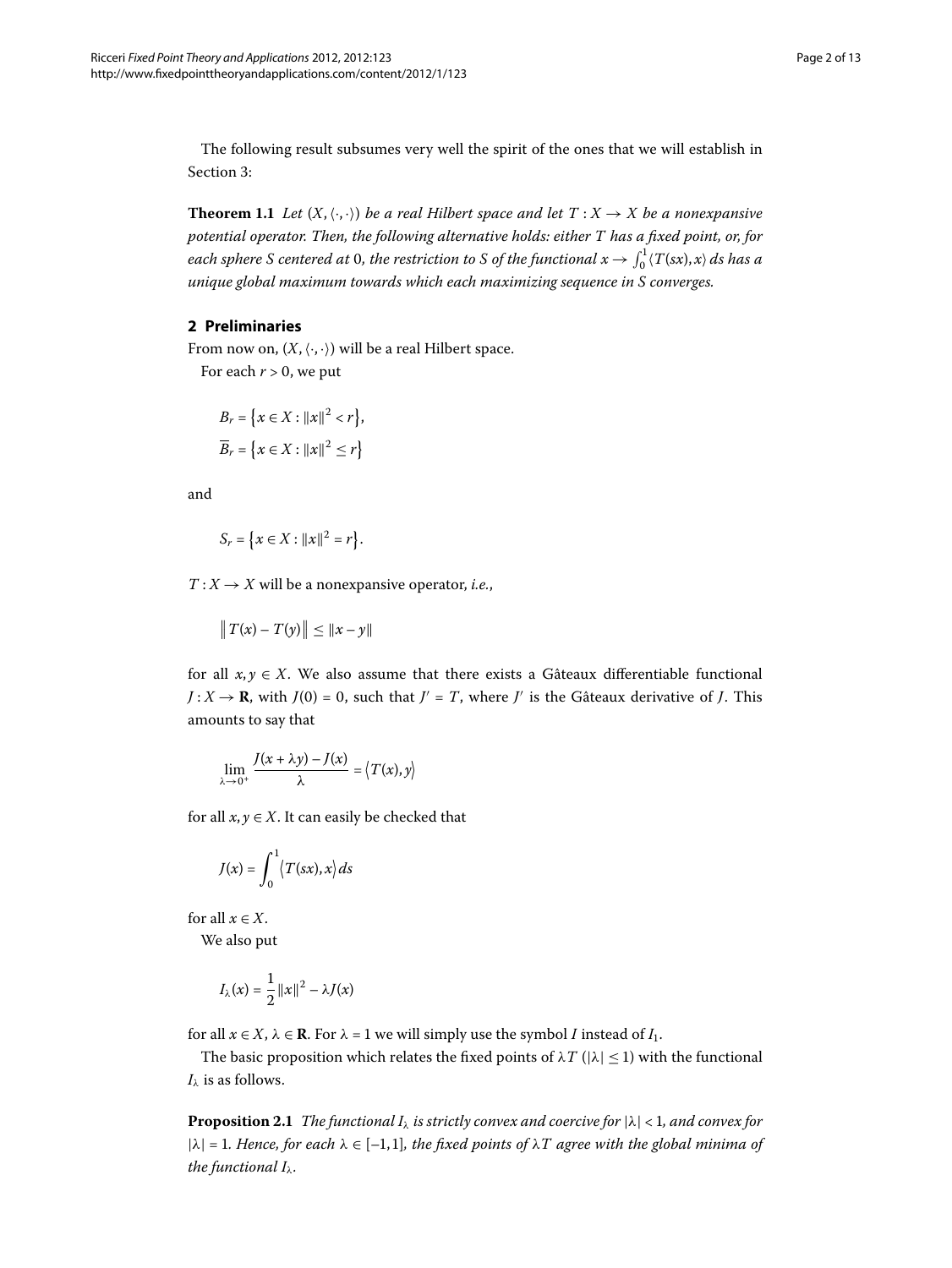*Proof* Let  $|\lambda| \leq 1$ . For each  $x, y \in X$ , we have

$$
\langle x - \lambda T(x) - y + \lambda T(y), x - y \rangle = ||x - y||^2 - \langle \lambda T(x) - \lambda T(y), x - y \rangle
$$
  
\n
$$
\ge ||x - y||^2 - |\lambda| ||T(x) - T(y)|| ||x - y||
$$
  
\n
$$
\ge (1 - |\lambda|) ||x - y||^2.
$$

<span id="page-2-0"></span>From this, it follows that the derivative of the functional  $I_\lambda$  (that is the operator  $x \rightarrow$  $x - \lambda T(x)$  is monotone and that it is uniformly monotone if  $|\lambda| < 1$ . Now, the conclusion follows from classical results ([\[](#page-12-3)11], pp.247-249).  $\Box$ 

Another very useful proposition [7[\]](#page-12-4) is as follows.

**Proposition 2.2** Let Y be a nonempty set,  $f, g: Y \to \mathbb{R}$  *two functions, and*  $\lambda$ *,*  $\mu$  *two real numbers, with*  $\lambda < \mu$ *. Let*  $\hat{y}_{\lambda}$  *be a global minimum of the function*  $f + \lambda g$  *and let*  $\hat{y}_{\mu}$  *be a global minimum of the function f* + *μg.*

*Then, one has*

$$
g(\hat{y}_\mu)\leq g(\hat{y}_\lambda).
$$

*If either y*ˆ*<sup>λ</sup> or y*ˆ*<sup>μ</sup> is strict and y*ˆ*<sup>λ</sup>* = *y*ˆ*μ, then*

 $g(\hat{y}_\mu) < g(\hat{y}_\lambda)$ .

Let *S* be a topological space. As usual, given a function  $f : S \to \mathbf{R}$  and a set  $C \subseteq S$ , we say that the problem of minimizing (resp. maximizing) *f* over *C* is well posed if the following two conditions hold:

- the restriction of *f* to *C* has a unique global minimum (resp. maximum), say *x*ˆ;
- every sequence  $\{x_n\}$  in *C* such that  $\lim_{n\to\infty} f(x_n) = \inf_{C} f$  (resp.

 $\lim_{n\to\infty} f(x_n) = \sup_{C} f$ , converges to  $\hat{x}$ .

A set of the type  $\{x \in S : f(x) \le r\}$  is said to be a sub-level set of *f*.

Given two functionals  $\Phi, \Psi: X \to \mathbf{R}$ , for each  $\lambda \in ]-\infty, +\infty]$ , we denote by  $M(\Phi, \Psi, \lambda)$ either the set of all global minima of  $\Psi + \lambda \Phi$  or the empty set according to whether  $\lambda \in \mathbb{R}$ or  $\lambda = +\infty$ . We adopt the conventions inf $\emptyset = +\infty$ , sup  $\emptyset = -\infty$ . We also set

$$
\alpha(\Phi, \Psi, \lambda) := \max \left\{ \inf_{X} \Phi, \sup_{M(\Phi, \Psi, \lambda)} \Phi \right\},\
$$

$$
\beta(\Phi, \Psi, \lambda) := \min \left\{ \sup_{X} \Phi, \inf_{M(\Phi, \Psi, \lambda)} \Phi \right\}.
$$

<span id="page-2-1"></span>Note that, by Proposition 2[.](#page-2-0)2, if  $a < b$ , one has

$$
\alpha(\Phi,\Psi,b)\leq \beta(\Phi,\Psi,a).
$$

In  $[8]$  $[8]$ , we established the following basic result:

**Theorem 2.1** *Let*  $\Phi$ ,  $\Psi$  :  $X \to \mathbf{R}$  *and let a*,  $b \in ]-\infty, +\infty]$ *, with a* < *b.* Assume that

$$
\alpha(\Phi,\Psi,b) < \beta(\Phi,\Psi,a)
$$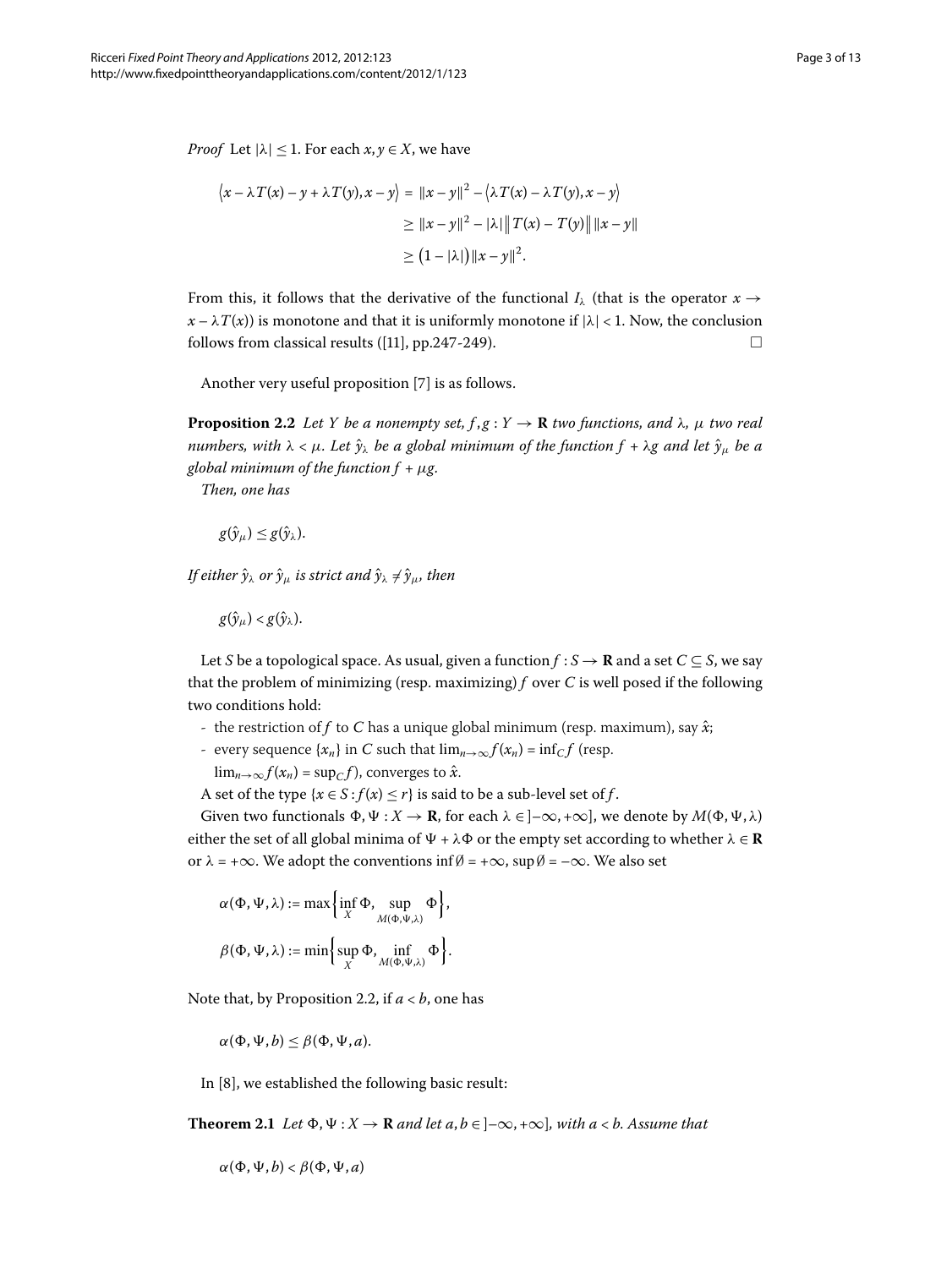*and that, for each*  $\lambda \in [a, b]$ *, the functional*  $\Psi + \lambda \Phi$  *has weakly compact sub-level sets and admits a unique global minimum in X.*

<span id="page-3-3"></span>*Then, for each r*  $\in$   $\alpha(\Phi, \Psi, b), \beta(\Phi, \Psi, a)$ , *the problem of minimizing*  $\Psi$  *over*  $\Phi^{-1}(r)$  *is well posed with respect to the weak topology. More precisely, the unique global minimum of*  $\Psi_{\vert \Phi^{-1}(r)}$ *, say*  $\hat{x}_r$ *, agrees with the unique global minimum of*  $\Psi + \lambda \Phi$  *for some*  $\lambda \in ]a, b[$ *. Moreover, the functions*  $r \to \hat{x}_r$  *and*  $r \to \Psi(\hat{x}_r)$  *are continuous in*  $\alpha(\Phi, \Psi, a), \beta(\Phi, \Psi, b)$ [ *with respect to the weak topology.*

Finally, let us recall the result of M. Schechter and K. Tintarev [\[](#page-12-6)10] that we will apply jointly with Theorem 2[.](#page-2-1)1 in the next section.

**Theorem 2.2** Assume that *J* is sequentially weakly continuous. For each  $r > 0$ , set

$$
\psi(r)=\sup_{x\in S_r}J(x).
$$

<span id="page-3-0"></span>*Moreover, let*  $A \subseteq ]0, +\infty[$  *be an open interval such that, for each r*  $\in$  *A*, *J* has no local max*ima in B<sub>r</sub> and there exists a unique*  $\hat{x}_r \in S_r$  *satisfying*  $J(\hat{x}_r) = \psi(r)$ *.* 

*Then, the following conclusions hold:*

*(i)* the function  $\psi$  is  $C^1$  and increasing in A;

<span id="page-3-2"></span>*(ii)* for each  $r \in A$ *, one has* 

$$
T(\hat{x}_r)=2\psi'(r)\hat{x}_r.
$$

# **3 Results**

Our first result (inspired by [6]) shows the key role which a certain function  $\varphi$  :  $]0, +\infty[$   $\rightarrow$  $[0, +\infty[$  plays in dealing with the fixed points of *T*.

**Theorem 3.1** *For each*  $r > 0$ *, put* 

$$
\varphi(r)=\inf_{x\in B_r}\frac{\sup_{B_r}J-J(x)}{r-\|x\|^2}.
$$

*If there is r* > 0 such that  $\varphi(r) < \frac{1}{2}$ , then T has a fixed point which lies in B<sub>r</sub>. If  $T(0) \neq 0$ , then one has

$$
\liminf_{r\to 0^+}\varphi(r)\geq \frac{1}{2}.
$$

*In any case, one has*

<span id="page-3-1"></span>
$$
\limsup_{r\to+\infty}\varphi(r)\leq\frac{1}{2}.
$$

*Proof* Let *r* > 0 be such that  $\varphi(r) < \frac{1}{2}$ . So, there exists  $x_0 \in B_r$ , such that

$$
\frac{\sup_{B_r} J - J(x_0)}{r - \|x_0\|^2} < \frac{1}{2}.\tag{3.1}
$$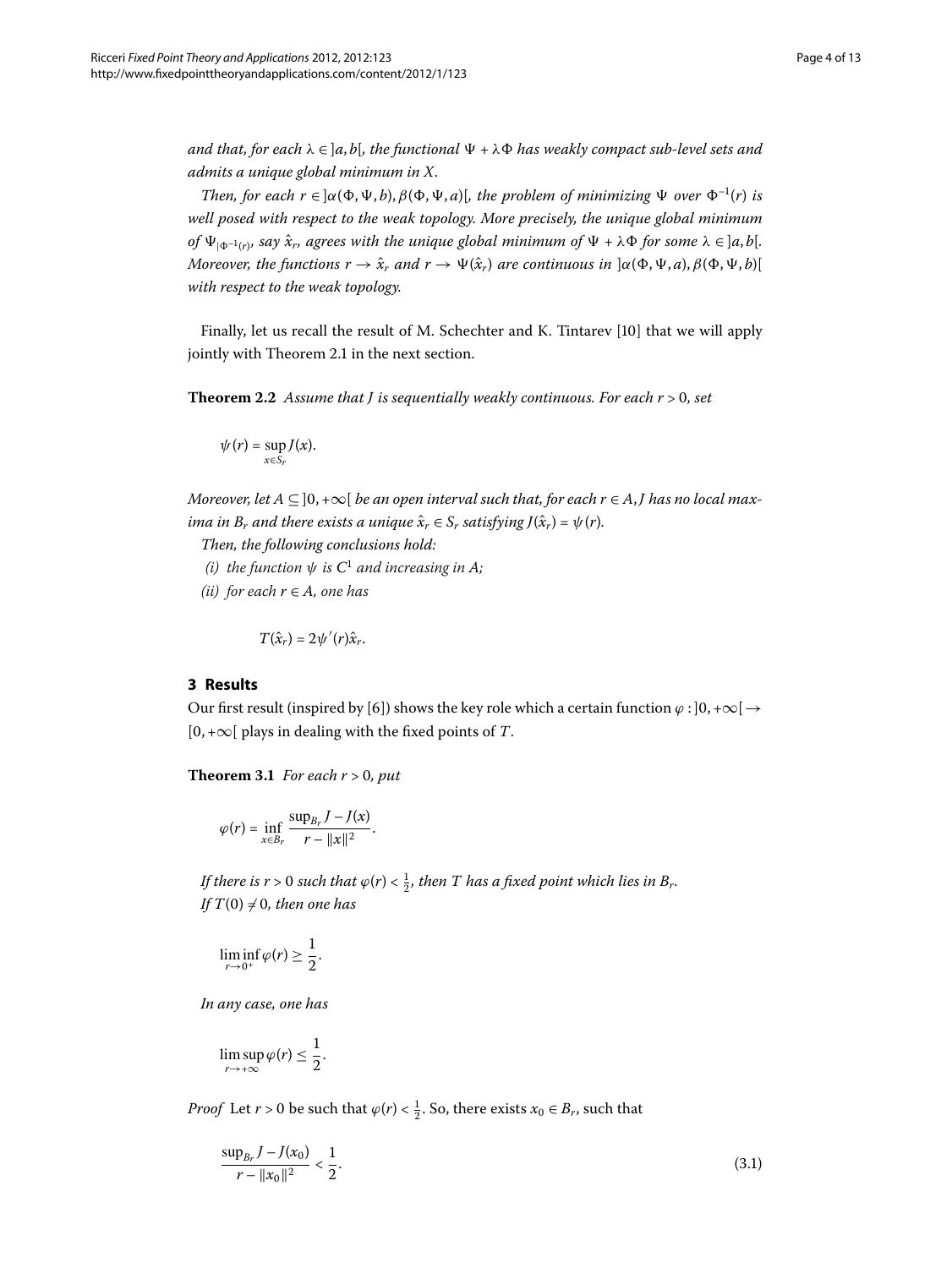By Proposition 2.1, *I* is weakly lower semicontinuous, and so there exists  $\hat{x} \in \overline{B}_r$  such that

<span id="page-4-0"></span>
$$
I(\hat{x}) \le I(x) \tag{3.2}
$$

for all  $x \in \overline{B}_r$ . We claim that  $\|\hat{x}\|^2 < r$ . Actually, if  $\|\hat{x}\|^2 = r$ , then, by (3.1), taking into account that  $\sup_{B_r} J = \sup_{\overline{B_r}} J$ , we would have

$$
\frac{1}{2}||x_0||^2 - J(x_0) < \frac{1}{2}r - \sup_{y \in \overline{B}_r} J(y) \le \frac{1}{2}||\hat{x}||^2 - J(\hat{x})
$$

against (3.2). As a consequence,  $\hat{x}$  is a local minimum of the functional *I*, and so it is a fixed point of *T*, by Proposition 2[.](#page-1-0)1 again.

Now, assume that  $T(0) \neq 0$ . Arguing by contradiction, suppose that

<span id="page-4-1"></span>
$$
\liminf_{r\to 0^+}\varphi(r)<\frac{1}{2}.
$$

Then, we could find a sequence of positive numbers  ${r_n}$  converging to 0 such that  $\varphi(r_n)$  <  $\frac{1}{2}$  for all *n* ∈ **N**. But then, for each *n* ∈ **N**, there would be a fixed point *x<sub>n</sub>* of *T* lying in *B*<sub>*r<sub>n</sub>*</sub>. Hence,  $\{x_n\}$  would converge to 0 in *X* and so, by continuity, we would have  $T(0) = 0$ .

Now, to prove the third assertion, assume that *T* has a fixed point, say  $\tilde{x}$ . Then, by Propo-sition 2[.](#page-1-0)1, we have

$$
\frac{1}{2} ||\tilde{x}||^2 - J(\tilde{x}) \le \frac{1}{2} ||x||^2 - J(x)
$$
\n(3.3)

for all  $x \in X$ [.](#page-4-1) Fix  $r > ||\tilde{x}||^2$ . From (3.3), we then obtain

$$
\sup_{B_r} J \leq \frac{1}{2} (r - \|\tilde{x}\|^2) + J(\tilde{x})
$$

and so

$$
\varphi(r) \leq \frac{\sup_{B_r} J - J(\tilde{x})}{r - \|\tilde{x}\|^2} \leq \frac{1}{2}.
$$

This clearly implies that

$$
\limsup_{r\to+\infty}\varphi(r)\leq\frac{1}{2}.
$$

Fix  $\lambda \in ]0,1[$ . So,  $\lambda T$  has a (unique) fixed point. By the previous remark, we clearly infer that

$$
\limsup_{r\to+\infty}\lambda\varphi(r)\leq\frac{1}{2}
$$

and so the conclusion is obtained passing to the limit for  $\lambda$  tending to 1.

 $\Box$ 

Note the following corollary of Theorem 3[.](#page-3-2)1.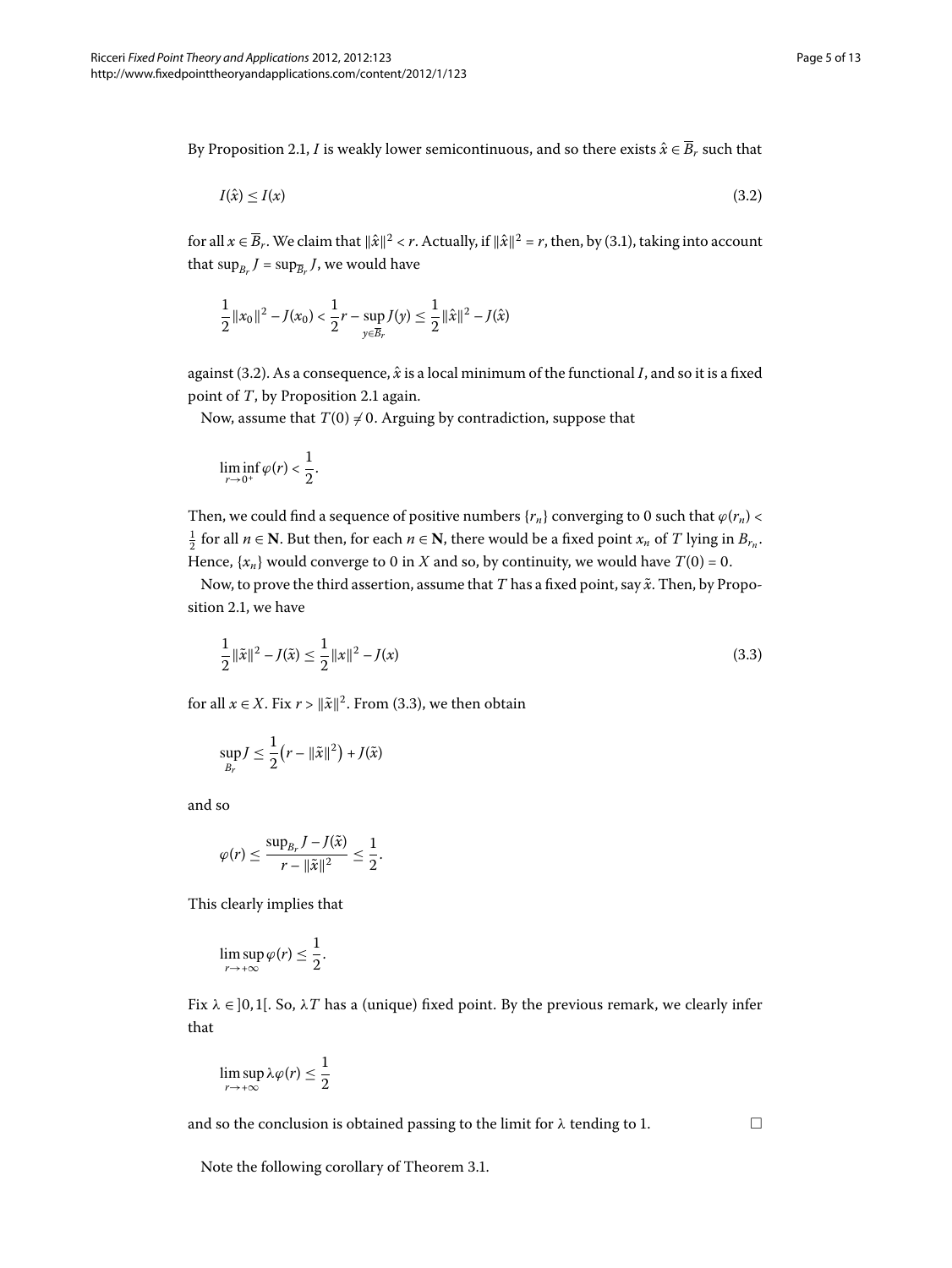<span id="page-5-0"></span>**Corollary .** *If T has no fixed points, then*

$$
\lim_{r\to+\infty}\varphi(r)=\inf_{r>0}\varphi(r)=\frac{1}{2}.
$$

The next two results come from Theorem 2.1. Clearly,  $fix(T)$  (resp.  $fix(-T)$ ) will denote the set of all fixed points of *T* (resp. –*T*).

**Theorem 3.2** Assume that  $T(0) \neq 0$ . Set

$$
\eta_1 = \max\left\{\inf_X J, \sup_{\text{fix}(-T)} J\right\}, \qquad \theta_1 = \min\left\{\sup_X J, \inf_{\text{fix}(T)} J\right\}.
$$

*For each*  $\lambda \in ]-1,1[$ , let  $\hat{y}_{\lambda}$  be the unique fixed point of the operator  $\lambda T$ . *Then, the following assertions hold:*

- $g(a_1)$  the function  $\lambda \to g(\lambda) := J(\hat{v}_\lambda)$  is increasing in  $[-1,1]$  and its range is  $[\eta_1, \theta_1]$ ;
- *(a*<sub>2</sub>) for each  $r \in ]\eta_1, \theta_1[$ , the point  $\hat{x}_r := \hat{y}_{g^{-1}(r)}$  is the unique point of minimal norm of  $J^{-1}(r)$ *towards which every minimizing sequence in*  $J^{-1}(r)$ *, for the norm, converges;*
- *(a*<sub>3</sub>*)* the function  $r \rightarrow \hat{x}_r$  *is continuous in*  $|\eta_1, \theta_1|$ *.*

#### *Proof* We apply Theorem 2[.](#page-2-1)1 taking

$$
a=-1,
$$

 $b = 1$ 

and

$$
\Phi(x) = -J(x),
$$
  

$$
\Psi(x) = \frac{1}{2} ||x||^2
$$

for all  $x \in X$ . With these choices, we have

$$
\alpha(\Phi,\Psi,b)=-\theta_1
$$

and

$$
\beta(\Phi,\Psi,a)=-\eta_1.
$$

By Propositions 2[.](#page-1-0)1 and 2.2, the function *g* is non-decreasing in  $]-1,1[$  and  $g([-1,1]) \subseteq$  $[\eta_1, \theta_1]$ . Now, let  $A \subset ]-1,1[$  be a non-degenerate interval. If *g* was constant in *A*, then, by Proposition 2[.](#page-2-0)2 again, the function  $\lambda \to \hat{y}_{\lambda}$  would be constant in *A*. Let  $\hat{y}$  be its unique value. Then, we would have

$$
\hat{y} = \lambda T(\hat{y})
$$

for all  $\lambda \in A$ . This would imply that  $T(\hat{y}) = 0$ , and so  $T(0) = 0$ , against the assumption. Consequently, *g* is increasing in  $]-1,1[$ . Since, for  $|\lambda| < 1$ , the functional  $I_\lambda$  is weakly lower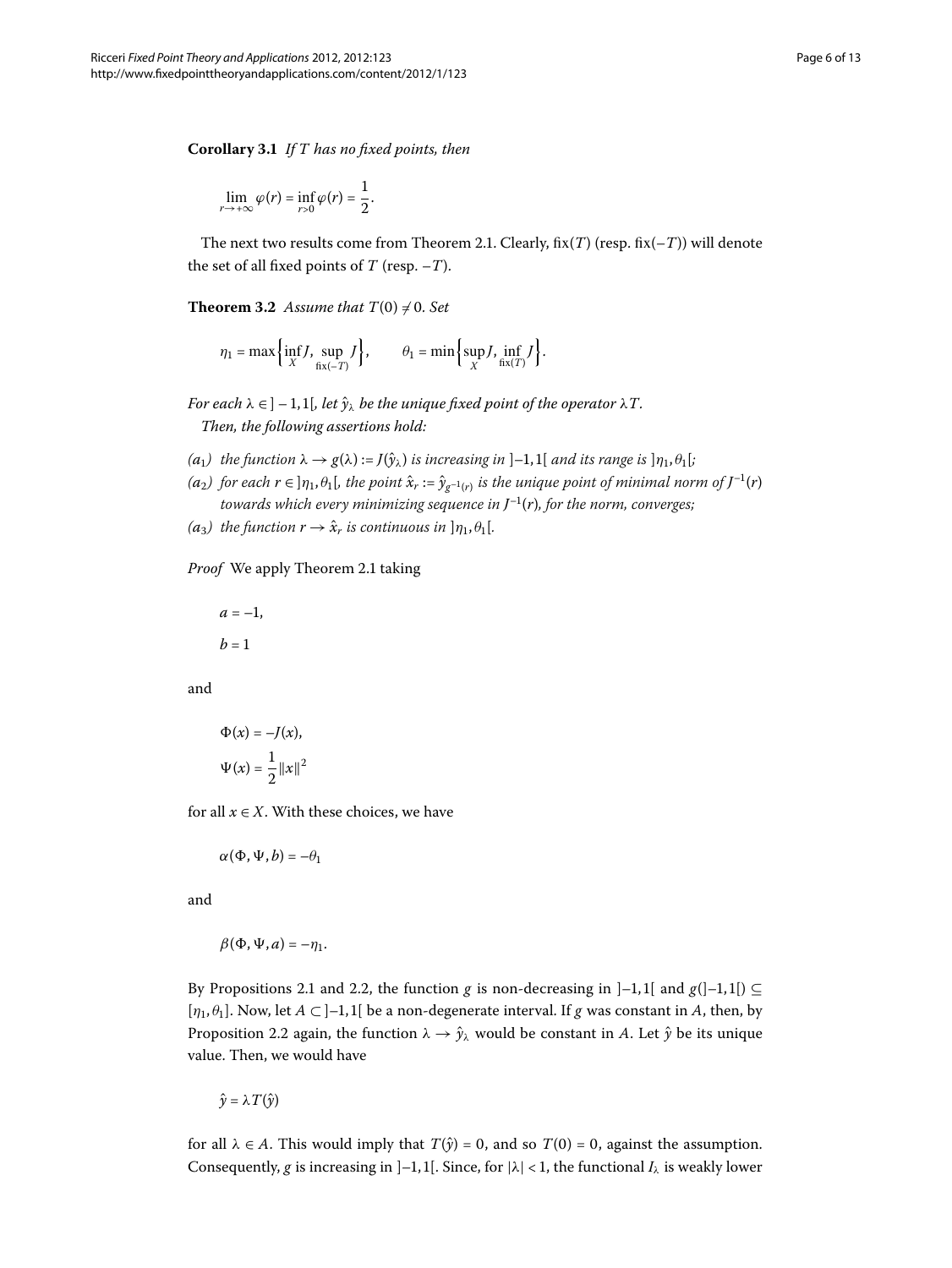semicontinuous, coercive and with a unique global minimum (that is  $\hat{y}_\lambda$ ), we are allowed to apply Theorem 2.1. Accordingly, for each  $r \in [\eta_1, \theta_1]$ , there exists  $\lambda_r \in [-1, 1]$ , with  $\hat{\gamma}_{\lambda_r} \in$  $J^{-1}(r)$ , such that

$$
\|\hat{y}_{\lambda_r}\| < \|x\|
$$

for all  $x \in J^{-1}(r) \setminus {\hat{y}}_{\lambda_r}$ , and each sequence  $\{y_n\}$  in  $J^{-1}(r)$  with  $\lim_{n\to\infty} ||y_n|| = ||\hat{y}_{\lambda_r}||$ , weakly converges to  $\hat{y}_{\lambda_r}$ . Since *X* is a Hilbert space, this implies that  $\{y_n\}$  strongly converges to  $\hat{y}_{\lambda_r}$ . Likewise, we get the strong continuity in  $]\eta_1, \theta_1[$  of the function  $r \to \hat{y}_{\lambda_r}$  from its weak continuity that is ensured by Theorem 2[.](#page-2-1)1 too. Now, to get  $(a_1)$ ,  $(a_2)$ ,  $(a_3)$ , it is enough to observe that

<span id="page-6-0"></span>
$$
\lambda_r=g^{-1}(r)
$$

for all  $r \in ]\eta_1, \theta_1[$ .

**Theorem 3.3** Assume that  $T(0) \neq 0$ . Set

$$
\theta_2 = \inf_{x \in \text{fix}(T)} \|x\|^2.
$$

*For each*  $\lambda$  *> 1, let*  $\hat{u}_{\lambda}$  *be the unique fixed point of the operator*  $\frac{1}{\lambda}T$ *. Then, the following assertions hold:*

- *(b<sub>1</sub>)* the function  $\lambda \to h(\lambda) := ||\hat{u}_{\lambda}||^2$  is decreasing in  $|1, +\infty|$  and its range is  $|0, \theta_2|$ ;
- *(b*<sub>2</sub>*)* for each  $r \in ]0, \theta_2[$ , the point  $\hat{v}_r := \hat{u}_{h^{-1}(r)}$  is the unique global maximum of  $J_{|S_r}$  towards *which every maximizing sequence for J*|*Sr converges;*
- *(b*<sub>3</sub>*)* the function  $r \rightarrow \hat{v}_r$  *is continuous in*  $]0, \theta_2[$ *.*

*If, in addition, the functional J is sequentially weakly continuous and has no local maxima in*  $B_{\theta}$ *, then, with*  $\psi$  *defined as in Theorem 2.2, the following further assertions hold:* 

 $(b_4)$  the function  $\psi$  is  $C^1$ , increasing and strictly concave in  $]0,\theta_2[$ ; *(b) one has*

$$
T(\hat{\nu}_r)=2\psi'(r)\hat{\nu}_r
$$

*for all*  $r \in [0, \theta_2]$ ; *(b) one has*

$$
\psi'(r)=\frac{1}{2}h^{-1}(r)
$$

*for all*  $r \in ]0, \theta_2[$ .

*Proof* This time, we apply Theorem 2[.](#page-2-1)1 taking

$$
a = 1,
$$
  

$$
b = +\infty
$$

 $\Box$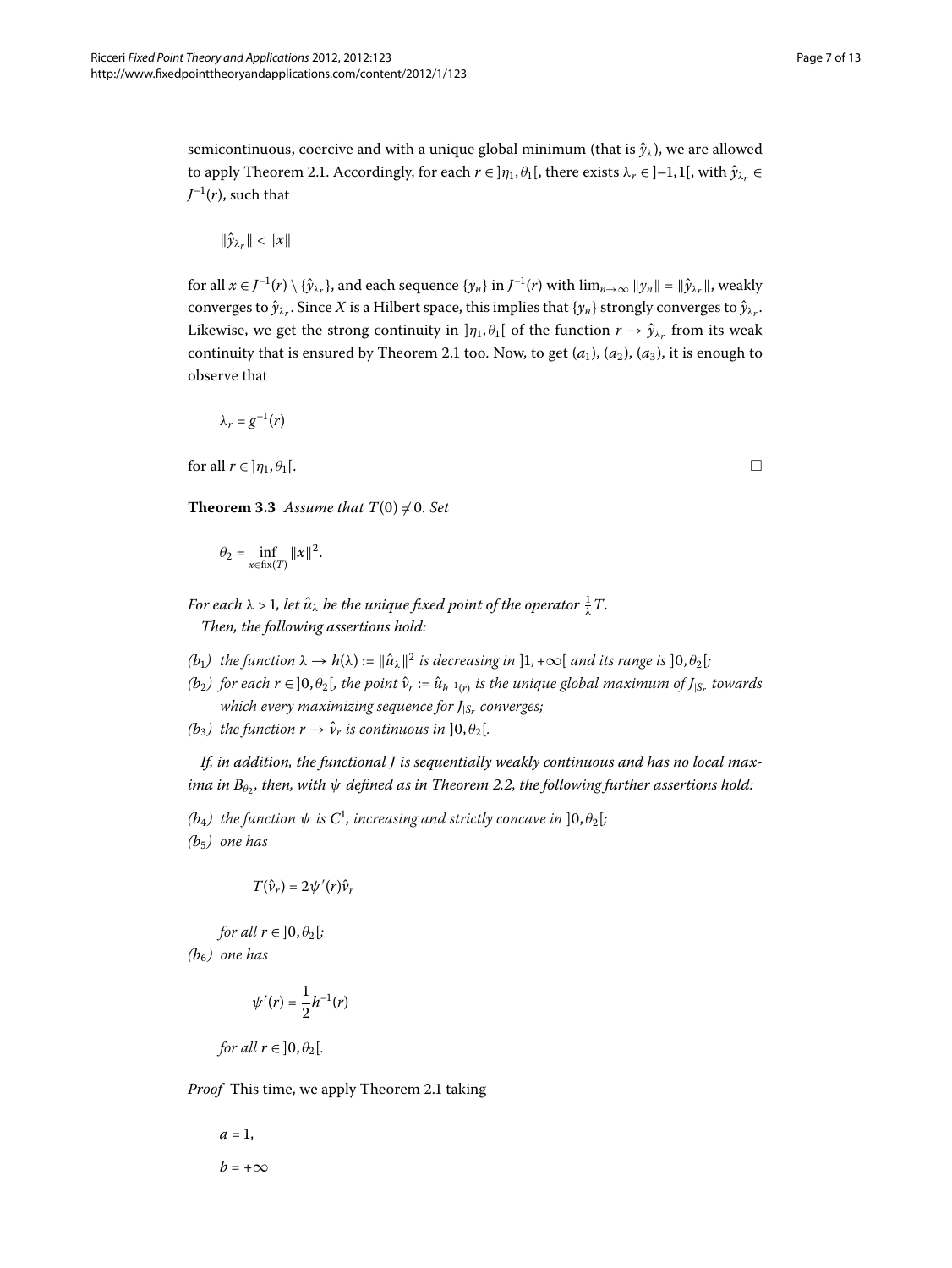and

$$
\Phi(x) = \frac{1}{2} ||x||^2,
$$
  

$$
\Psi(x) = -J(x)
$$

for all  $x \in X$ . With these choices, we have

$$
\alpha(\Phi,\Psi,b)=0
$$

and

$$
\beta(\Phi,\Psi,a)=\frac{1}{2}\theta_2.
$$

Since  $0 \notin$  fix(*T*) and fix(*T*) is closed, we have  $\theta_2 > 0$ . Of course, for each  $\lambda > 1$ , the functional  $x \to \frac{\lambda}{2} \|x\|^2 - J(x)$  is weakly lower semicontinuous, coercive and with a unique global minimum (that is  $\hat{u}_{\lambda}$ ), and so we can derive ( $b_1$ ), ( $b_2$ ), ( $b_3$ ) from Theorem 2[.](#page-2-1)1, reasoning as in the proof of Theorem 3.2. Under the additional assumptions on *J*,  $(b_4)$ ,  $(b_5)$  follow directly from Theorem 2.2, taking  $A = ]0, \theta_2[$ . Finally,  $(b_6)$  is a consequence of  $(b_5)$  and of the fact that  $T(\hat{v}_r) = h^{-1}(r)\hat{v}_r$ .

**Remark 3[.](#page-1-1)1** Of course, Theorem 1.1 is a by-product of Theorem 3.3, as, if *T* has no fixed points, we have  $\theta_2 = +\infty$ . On the other hand, if, for some  $r > 0$ , the problem of maximizing *J* over *S<sub>r</sub>* is not well posed, then *T* has a fixed point lying in  $\overline{B}_r$ . Indeed, from  $(b_2)$  it follows that  $r \ge \theta_2$ . But, fix(*T*) is a closed and convex set. So, it admits a point of minimal norm. By the above inequality, such a point lies in  $\overline{B_r}$  and we are done.

Now, we want to present the form that Theorem 3[.](#page-6-0)3 assumes when  $T$  is an affine operator.

As usual, for a linear operator  $L: X \rightarrow X$ , we say that

- *- L* is compact if, for each bounded set  $C$  ⊂  $X$ , the set  $\overline{L(C)}$  is compact;
- <span id="page-7-0"></span>- *L* is symmetric if

$$
\langle L(x),u\rangle=\langle L(u),x\rangle
$$

for all  $x, u \in X$ .

**Theorem 3.4** Let  $L: X \rightarrow X$  be a symmetric continuous linear operator, with norm 1, and *let*  $z \in X \setminus \{0\}$ *.* 

*For each*  $\lambda > 1$ *, let*  $\hat{w}_{\lambda}$  *be the unique fixed point of the operator*  $\frac{1}{\lambda}(L-z)$ *. Moreover, set* 

$$
\theta = \inf_{x \in \text{fix}(L-z)} \|x\|^2
$$

*and, for each*  $r > 0$ *,* 

$$
\delta(r)=\sup_{x\in S_r}H(x),
$$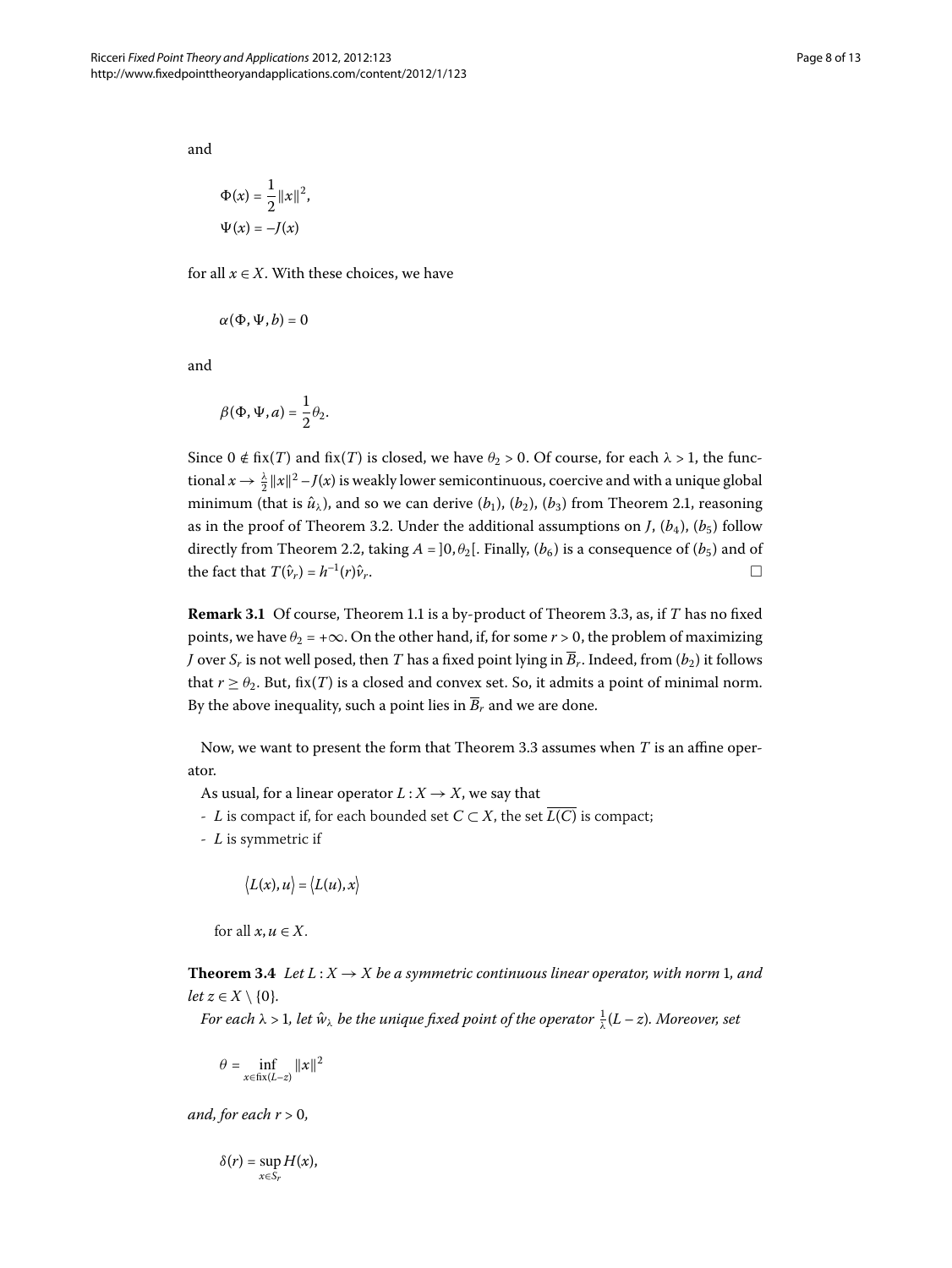*where*

$$
H(x) = \left\langle \frac{1}{2}L(x) - z, x \right\rangle.
$$

*Then, the following assertions hold:*

- *(c<sub>1</sub>)* the function  $\lambda \to k(\lambda) := ||w_{\lambda}||^2$  is decreasing in  $]1, +\infty[$  and its range is  $]0, \theta[$ ;
- $(c_2)$  *for each*  $r \in ]0, \theta[$ *, the point*  $\hat{\omega}_r := \hat{w}_{k-1(r)}$  *is the unique global maximum of*  $H_{|S_r}$  *towards which every maximizing sequence for H*|*Sr converges;*
- *(c<sub>3</sub>) the function*  $r \rightarrow \hat{\omega}_r$  *is continuous in*  $]0, \theta[$ *.*

### *If, in addition, T is compact, then the following further assertions hold:*

- $(c_4)$  the function  $\delta$  is  $C^1$ , increasing and strictly concave in  $]0,\theta[;$
- *(c) one has*

$$
L(\hat{\omega}_r) - 2\delta'(r)\hat{\omega}_r = z
$$

*for all*  $r \in ]0, \theta[$ ;

<span id="page-8-2"></span>*(c) one has*

$$
\delta'(r) = \frac{1}{2}k^{-1}(r)
$$

*for all*  $r \in ]0, \theta[$ *.* 

Before giving the proof of Theorem 3[.](#page-7-0)4, we establish the following

**Proposition 3.1** Let  $L: X \to X$  be a symmetric continuous linear operator and let H be *defined as in Theorem 3.4.* 

*Then, for*  $\tilde{x} \in X$ *, the following are equivalent:* 

- $(i)$   $\tilde{x}$  *is a local maximum of H.*
- $(jj)$   $\tilde{x}$  *is a global maximum of H.*
- $(fjj) L(\tilde{x}) = z$  and  $\sup_{x \in X} \langle L(x), x \rangle \leq 0.$

*Proof* First, observe that the symmetry of *L* is equivalent to the fact that the functional *H* is Gâteaux differentiable with derivative given by

<span id="page-8-0"></span>
$$
H'(x) = L(x) - z
$$

for all  $x \in X$  ([11], p.235). By the symmetry of *L* again, it is easy to check that, for each  $x \in X$ , the inequality

<span id="page-8-1"></span>
$$
H(\tilde{x} + x) \le H(\tilde{x})\tag{3.4}
$$

is equivalent to

$$
\left\langle L(\tilde{x}) - z + \frac{1}{2}L(x), x \right\rangle \le 0.
$$
\n(3.5)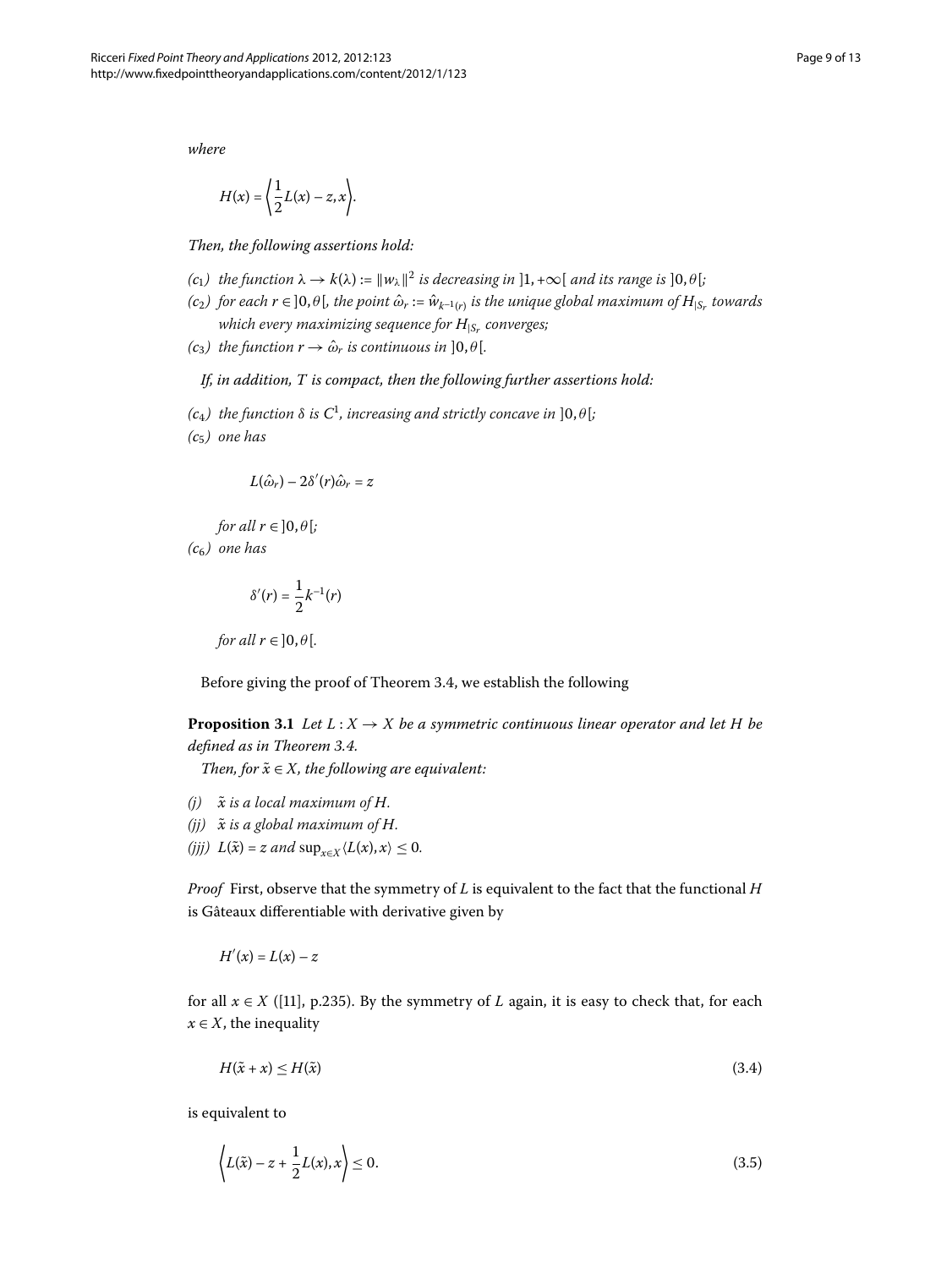Now, if (j) holds, then  $H'(\tilde{x}) = 0$  (that is  $L(\tilde{x}) = z$ ) and there is  $r > 0$  such that (3.4) holds for all  $x \in B_r$ . So, from (3.5), we have  $\langle L(x), x \rangle \leq 0$  for all  $x \in B_r$  and then, by linearity, for all  $x \in X$ , and this shows (jjj)[.](#page-8-1) *Vice versa*, if (jjj) holds, then (3.5) is satisfied for all  $x \in X$  and so by (3[.](#page-8-0)4),  $\tilde{x}$  is a global maximum of *H*, and the proof is complete.  $\Box$ 

*Proof of Theorem* 3[.](#page-7-0)4 As we observed above, the symmetry of *L* is equivalent to the fact that *L* agrees with the derivative of *H*[.](#page-6-0) So, since  $z \neq 0$ , we can apply Theorem 3.3 taking  $T = L - z$ . In such a way, we derive  $(c_1)$ - $(c_3)$  directly from  $(b_1)$ - $(b_3)$ . Now, assume that *L* is also compact. Then, this implies that  $H$  is sequentially weakly continuous ([11], Corol-lary 41[.](#page-8-2)9). Suppose that *H* has a local maximum, say  $\tilde{x}$ . Then, by Proposition 3.1,  $\tilde{x}$  is a global maximum of *H*. In particular, this implies that the functional  $x \to \frac{1}{2} ||x||^2 - H(x)$  is coercive and hence, by sequential weak lower semicontinuity, it has a global minimum. That is, fix( $L - z$ )  $\neq \emptyset$ , by Proposition 2[.](#page-2-0)1. So, by Proposition 2.2, it clearly follows that

 $\|\tilde{x}\|^2 > \theta$ .

In other words, *H* has no local maxima in  $B_\theta$ . At this point,  $(c_4)$ - $(c_6)$  come directly from  $(b_4)-(b_6).$ 

Some remarks on Theorem 3[.](#page-7-0)4 are now in order.

**Remark 3.2** Note that the compactness of *L* serves only to guarantee that the functional  $x \to \langle L(x), x \rangle$  is sequentially weakly continuous[.](#page-7-0) So, Theorem 3.4 actually holds under such a weaker condition.

**Remark 3.3** A natural question is: if assertions  $(c_1)$ - $(c_6)$  hold, must the operator *L* be symmetric and the functional  $x \to \langle L(x), x \rangle$  sequentially weakly continuous?

**Remark 3.4** Note that if *L*, besides being compact and symmetric, is also positive (*i.e.*,  $\inf_{x \in X}$   $\langle L(x), x \rangle$  ≥ 0), then, by classical results, the operator  $x \to L(x) - x$  is not surjective, and so there are  $z \in X$  for which the conclusion of Theorem 3[.](#page-7-0)4 holds with  $\theta = +\infty$ .

In the previous results, the essential assumption is that  $T(0) \neq 0$ . In the next (and last) result, to the contrary, we highlight a remarkable uniqueness property occurring when  $\sup_{X}$  *J* = 0 (and so *T*(0) = 0). Actually, in such a case, 0 is the unique fixed point of  $\lambda T$  for each  $\lambda \in ]0,3[$ .

More precisely, for each real Hilbert space  $(Y,\langle\cdot,\cdot\rangle)$ , we denote by  $\mathcal{A}_Y$  the class of all nonexpansive potential operators  $P: Y \rightarrow Y$  such that

$$
\sup_{x \in Y} \int_0^1 \langle P(sx), x \rangle ds = 0.
$$

Set

$$
\gamma_Y = \inf_{P \in \mathcal{A}_Y} \inf \{ \lambda > 0 : x = \lambda P(x) \text{ for some } x \neq 0 \}.
$$

We have: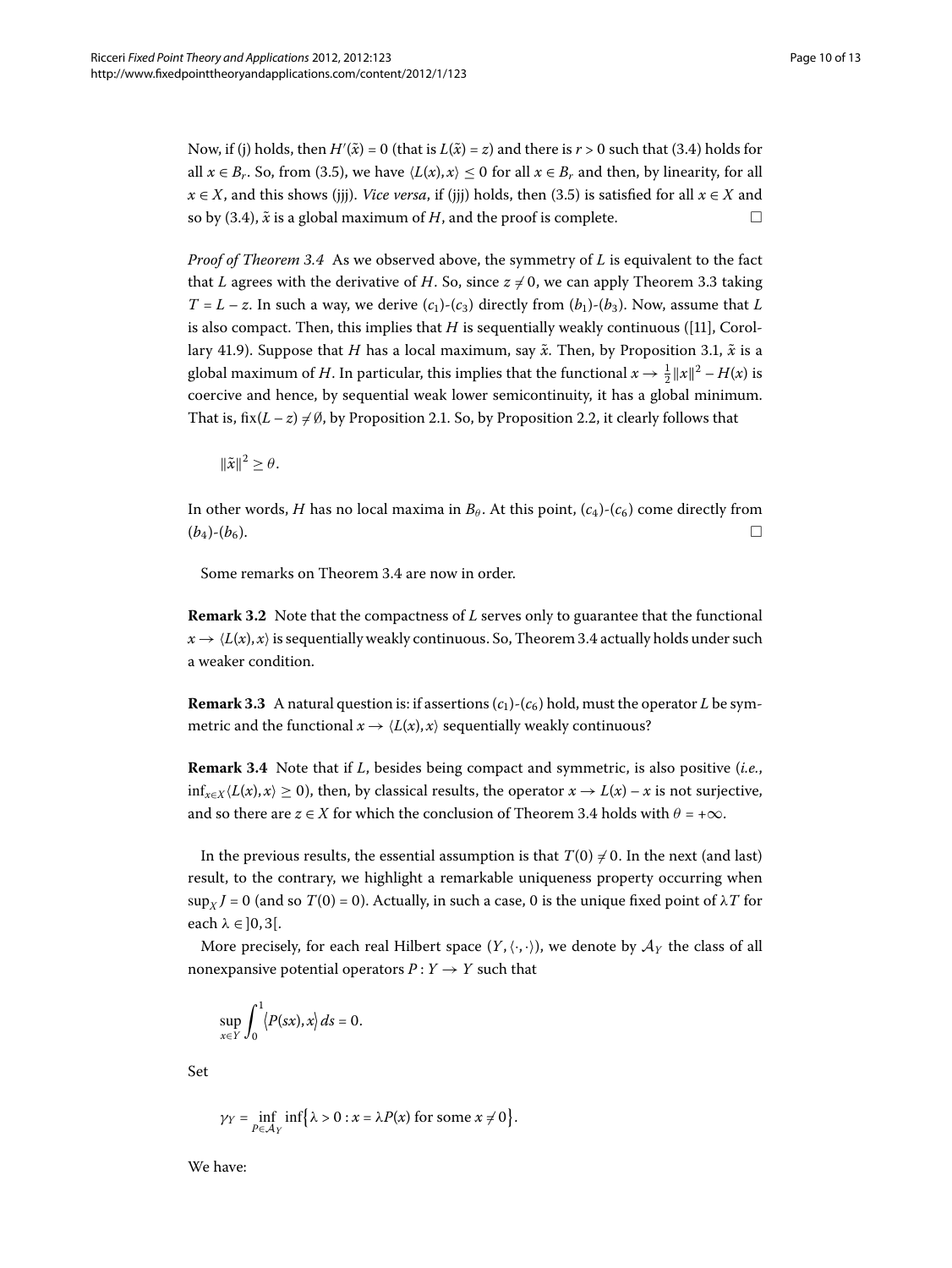<span id="page-10-1"></span><span id="page-10-0"></span>**Theorem 3.5** For any real Hilbert space  $(Y, \langle \cdot, \cdot \rangle)$ , with  $Y \neq \{0\}$ , one has

 $\gamma_Y = 3$ .

We first prove

#### **Proposition 3.2** One has

 $\gamma$ **R** = 3.

*Proof* Let  $P \in A_R$ . Fix  $\lambda \in ]0,3[$ . Let us prove that 0 is the only fixed point of  $\lambda P$ . Arguing by contradiction, assume that  $x_0$  is a non-zero fixed point of  $\lambda P$ . It is not restrictive to assume that  $x_0 > 0$  (otherwise, we would work with  $P(-x)$ ). Consider now the function  $\chi$  **: R**  $\rightarrow$  **R** defined by

$$
\chi(x) = \begin{cases}\n-\frac{x^2}{2} & \text{if } x < \frac{x_0}{3}, \\
\frac{x^2}{2} - \frac{2x_0x}{3} + \frac{x_0^2}{9} & \text{if } \frac{x_0}{3} \le x \le x_0, \\
-\frac{x^2}{2} + \frac{4x_0x}{3} - \frac{8x_0^2}{9} & \text{if } x_0 > x.\n\end{cases}
$$

Clearly,  $\chi \in C^1(\mathbf{R})$ . Let  $x > 0$ . If  $0 < x \leq \frac{x_0}{3}$ , we have

$$
\chi'(x) = -x \le P(x).
$$

If  $x > \frac{x_0}{3}$ , we have

$$
\chi'(x) = \frac{x_0}{3} - |x - x_0| = \frac{\lambda P(x_0)}{3} - |x - x_0| < P(x_0) - |x - x_0| \le P(x).
$$

So, in particular, we get

$$
\frac{4x_0}{3}\int_0^1 P\left(\frac{4x_0}{3}s\right)ds = \int_0^{\frac{4x_0}{3}} P(x) dx > \int_0^{\frac{4x_0}{3}} \chi'(x) dx = \chi\left(\frac{4x_0}{3}\right) = 0
$$

which contradicts the fact  $P \in A_{\mathbb{R}}$ . From what we have just proven, it clearly follows that

 $3 \leq \gamma_{\mathbf{R}}$ .

Now, fix any  $\mu > 1$ . Continue to consider the function  $\chi$  defined above (for a fixed  $x_0 > 0$ ). Clearly, the function  $\frac{1}{\mu} \chi'$  belongs to  $\mathcal{A}_{\mathbf{R}}$  and

$$
x_0=3\mu\frac{\chi'(x_0)}{\mu}.
$$

Of course, from this we infer that

$$
\gamma_{\mathbf{R}}\leq 3\mu,
$$

and the conclusion clearly follows.  $\hfill \square$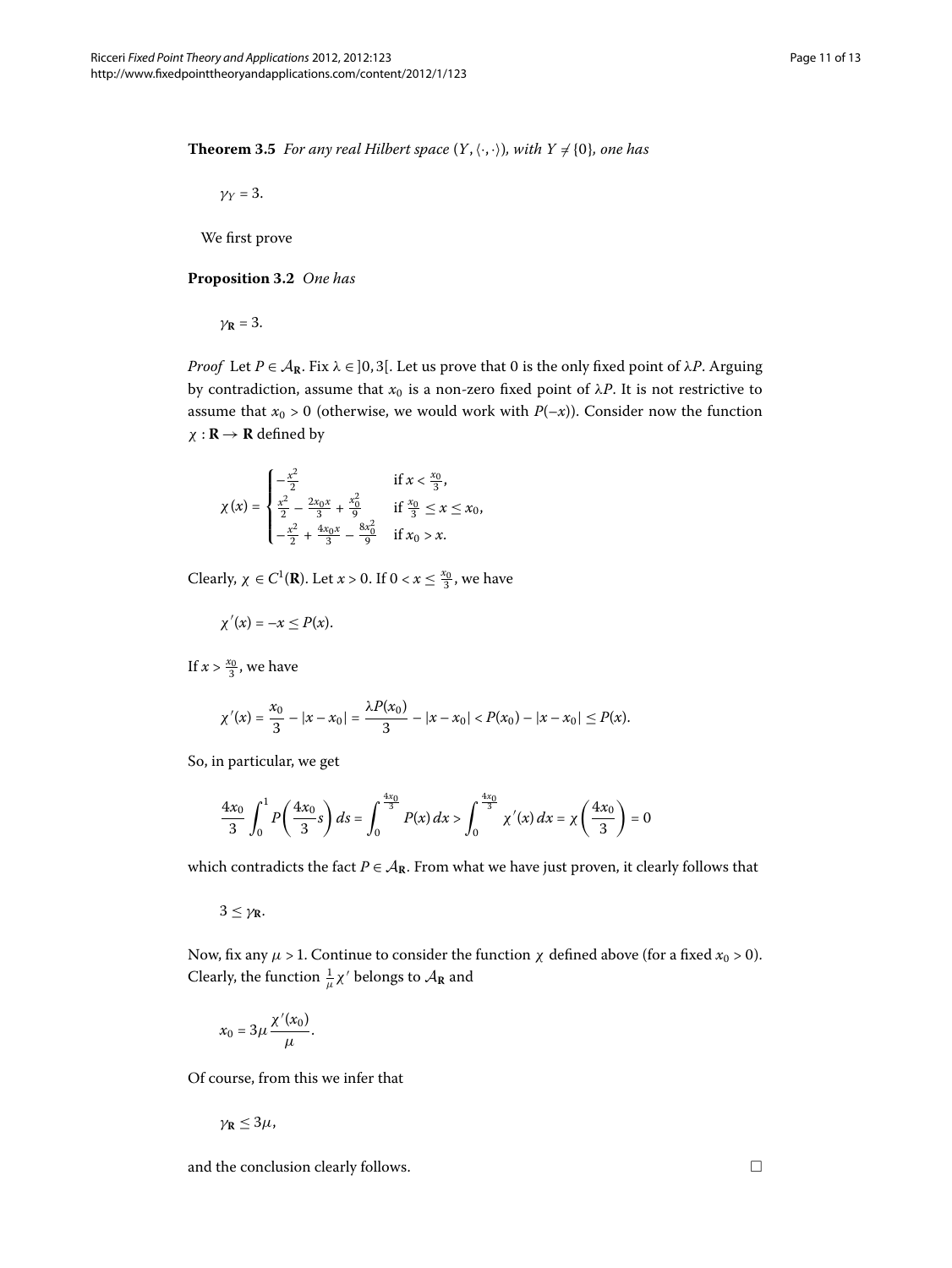*Proof of Theorem 3[.](#page-10-0)5* First, let us prove that

<span id="page-11-0"></span>
$$
\gamma_Y \leq 3. \tag{3.6}
$$

To this end, fix any  $Q \in \mathcal{A}_{\mathbb{R}}$  and any  $\lambda > 0$  such that

 $\hat{t} = \lambda Q(\hat{t})$ 

for some  $\hat{t} \neq 0$ . Fix also  $u \in Y$ , with  $||u|| = 1$ , and consider the operator  $P: Y \to Y$  defined by

$$
P(x) = Q\big(\langle u, x \rangle\big)u
$$

for all  $x \in Y$ . Clearly,  $P \in \mathcal{A}_Y$ . Finally, set

 $\hat{x} = \lambda Q(\hat{t})u$ .

Of course,  $\hat{x} \neq 0$ . Since

$$
\langle u,\hat{x}\rangle = \lambda Q(\hat{t})
$$

we also have

$$
\langle u,\hat{x}\rangle=\hat{t}
$$

and so

$$
\hat{x}=\lambda P(\hat{x}).
$$

From this, it clearly follows that

<span id="page-11-2"></span><span id="page-11-1"></span>*γ<sup>Y</sup>* ≤ *γ***R**,

and so  $(3.6)$  $(3.6)$  $(3.6)$  follows now from Proposition 3.2. Now, let us prove that

 $3 \leq \gamma_Y$ . (3.7)

To this end, fix  $P \in A_Y$ ,  $\lambda > 0$  and  $\tilde{x} \in Y \setminus \{0\}$  such that

$$
\tilde{x} = \lambda P(\tilde{x}).\tag{3.8}
$$

Then, consider the function  $Q : \mathbf{R} \to \mathbf{R}$  defined by

 $Q(t) = \left\langle P\right| \frac{t\tilde{x}}{\sqrt{2\pi}}$  $\|\tilde{x}\|$  $\Big), \frac{\tilde{x}}{\sqrt{2}}$  $\|\tilde{x}\|$ \